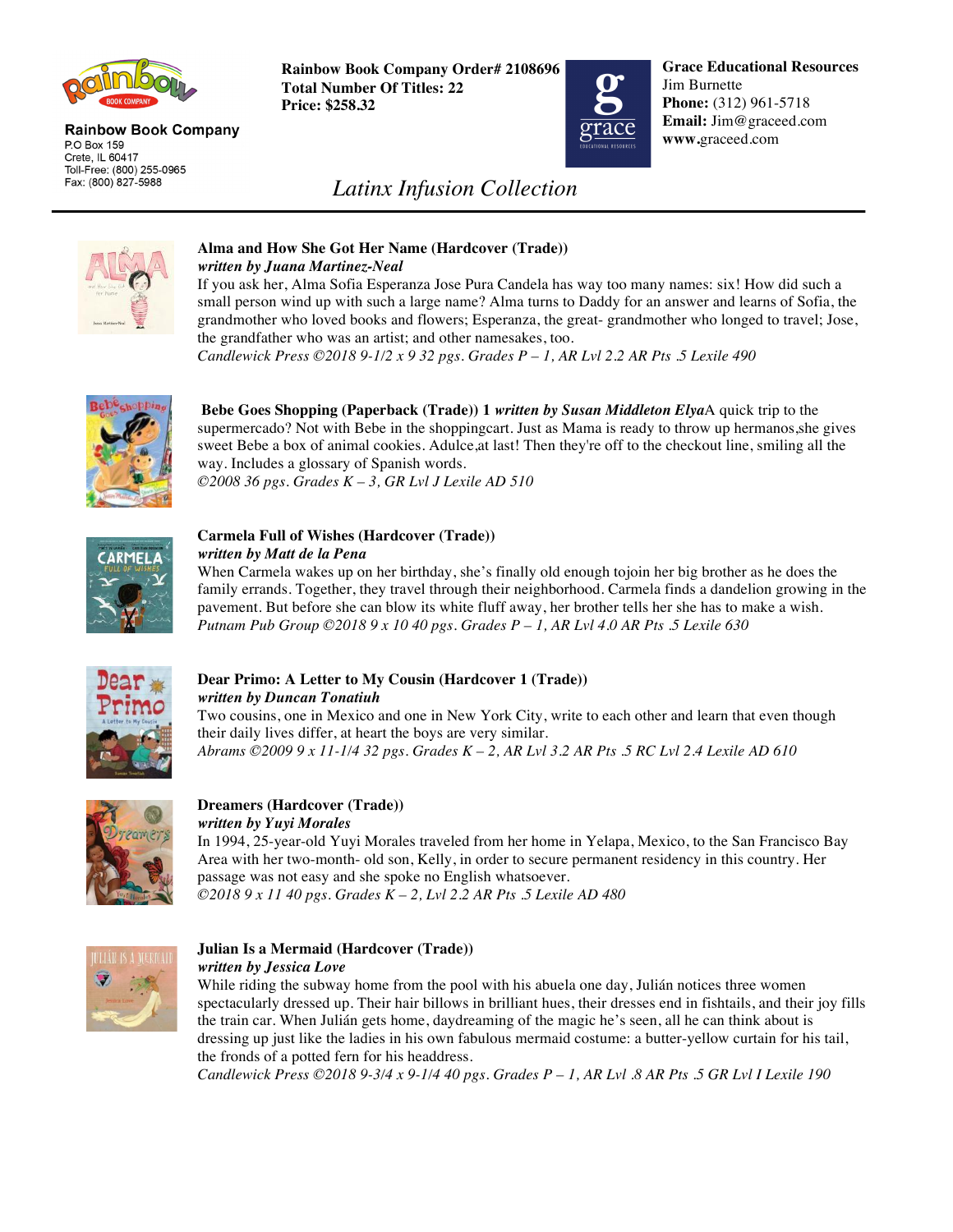

### **Just In Case: A Trickster Tale and Spanish Alphabet Book (Prebound)** *written by Yuyi Morales*

As Senor Calavera prepares for Grandma Beetle's birthday he finds an alphabetical assortment of unusual presents, but with the help of Zelmiro the Ghost, he finds the best gift of all. *Square Fish ©2018 8-1/2 x 10-1/2 40 pgs. Grades K – 2, AR Lvl 2.3 AR Pts .5 Lexile AD 530* 



#### **Lucha Libre: The Man In The Silver Mask (Hardcover (Trade))** *written by Xavier Garza* When Carlitos attends a wrestling match in Mexico City with his father, his favorite masked-wrestler has eyes that are strangely familiar. *©2005 8-1/2 x 11 40 pgs. Grades 2 – 5, Fic AR Lvl 5.2 AR Pts .5 RC Lvl 9.0 Lexile AD 1140*



**Mango, Abuela, and Me (Prebound)**  *written by Meg Medina*  When a little girl's far-away grandmother comes to stay, love and patience transcend language in a tender story written by acclaimed author Meg Medina. *Candlewick Press ©2017 9-1/2 x 10-1/2 32 pgs. Grades K – 2, AR Lvl 3.4 AR Pts .5 GR Lvl M Lexile AD 560* 



**Marisol McDonald (Bilingual / Trade) Marisol McDonald Doesn't Match / Marisol McDonald no Combina (Hardcover (Trade))** *written by Monica Brown*Marisol McDonald, a biracial, nonconformist, soccer-playing pirate- princess with brown skin and red hair, celebrates her uniqueness *©2011 32 pgs. Grades P – 1, AR Lvl 2.8 AR Pts .5 RC Lvl 2.3 Lexile AD 580* 



# **My Papi Has a Motorcycle (Hardcover (Trade))**  *written by Isabel Quintero*

When Daisy Ramona zooms around her neighborhood with her papi on his motorcycle, she sees the people and places she's always known. She also sees a community that is rapidly changing around her. *Kokila ©2019 11 x 9-1/4 40 pgs. Grades K – 2, AR Lvl 3.7 AR Pts .5 Lexile AD 750* 



**First Concepts in Mexican Folk Art Opuestos: Mexican Folk Art Opposites in English and Spanish (Hardcover (Trade))** *written by Cynthia Weill* Whimsical hand-carved and painted animals from Oaxaca and simple Spanish and English text teach children about opposites.

*©2009 7-3/4 x 7-3/4 32 pgs. Grades P - 1*



# **Paintbrush for Paco (Hardcover (Trade))**  *written by Tracey Kyle*

Meet a little boy named Paco who loves to draw but can't seem to concentrate during school in this picture book that's sprinkled with Spanish words! *Little Bee Books Inc. ©2018 8-1/2 x 11 40 pgs. Grades P – 1*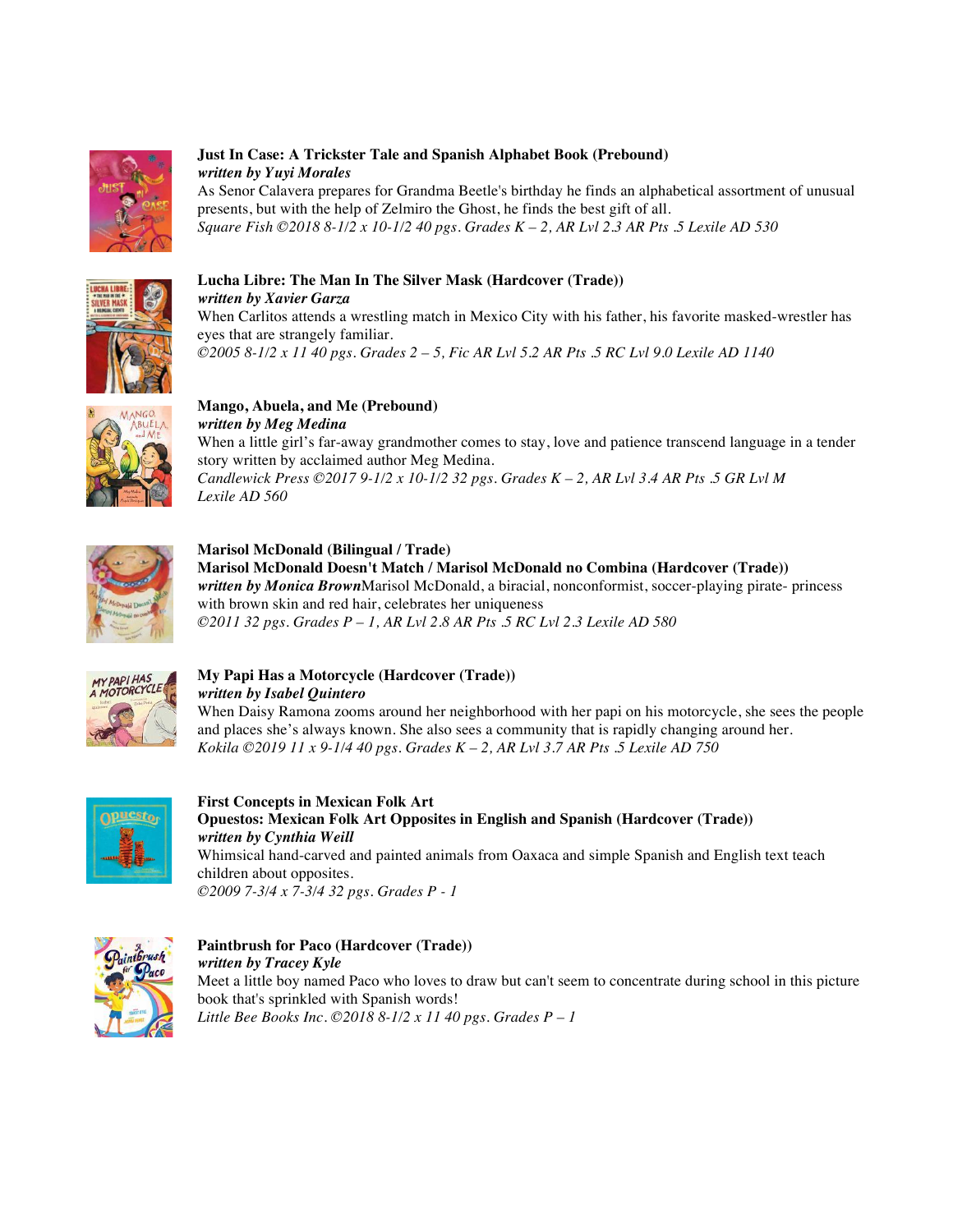

**Pinata That the Farm Maiden Hung (Hardcover (Trade))**  *written by Samantha R. Vamos*  The story of the farm maiden and her cadre of animals, who crafted a festive piñata for a surprise birthday party. *Charlesbridge Publishing ©2019 10 x 10 32 pgs. Grades P - 1* 



**Quinito, Day and Night / Quinito, Dia y Noche (Paperback (Trade))***written by Ina Cumpiano*Quinito explores his neighborhood in this delightful story of opposites. *©2013 8 x 9-1/2 32 pgs. Grades P – 1, Lexile AD 360* 



**Quinito's Neighborhood / El Vecindario de Quinito (Paperback (Trade))** *written by Ina Cumpiano* Quinito not only knows everyone in his neighborhood; he also knows that each person in his community has a different, important occupation. *©2005 10-1/4 x 8-3/4 24 pgs.Grades K – 2, AR Lvl 2.9 AR Pts .5 RC Lvl 2.5 Lexile 500* 



**Round Is a Tortilla (Prebound)** 

*written by Roseanne Thong* 

In this lively picture book, children discover shapes all around them: rectangles are ice-cream carts and stone metates, while triangles are slices of watermelon and quesadillas. Many of the featured objects are Latino in origin, and all are universal in appeal.

*©2015 9 x 9 40 pgs. Grades P – 1, AR Lvl 2.1 AR Pts .5* 



**Sonadores (Dreamers) (Hardcover (Trade))**  *written by Yuyi Morales* 

In 1994, 25-year-old Yuyi Morales traveled from her home in Xalapa, Mexico, to the San Francisco Bay Area with her two-month- old son, Kelly, in order to secure permanent residency in this country. Her passage was not easy and she spoke no English whatsoever. *©2018 9 x 11 40 pgs.Grades K – 2, AR Lvl 2.7 AR Pts .5 Lexile AD 260* 



**Upside down Boy / el nino de cabeza (Paperback (Trade))** *written by Juan Felipe Herrera*  Juan Felipe Herrera's playful language and the colorful, magical art of Elizabeth Gomez capture the universal experience of entering a new school and feeling like a stranger in a world that seems upside

down. *©2007 8 x 9 32 pgs.Grades K – 2, AR Lvl 3.1 AR Pts .5 RC Lvl 2.9 Lexile AD 560* 



**What Can You Do with a Paleta? (Hardcover (Trade))***written by Carmen Tafolla*A young Mexican American girl celebrates the paleta, an icy fruit popsicle, and the many roles it plays in her lively barrio. *Ten Speed Press ©2009 9-1/2 x 10-3/4 32 pgs. Grades K – 3, AR Lvl 2.9 AR Pts .5*